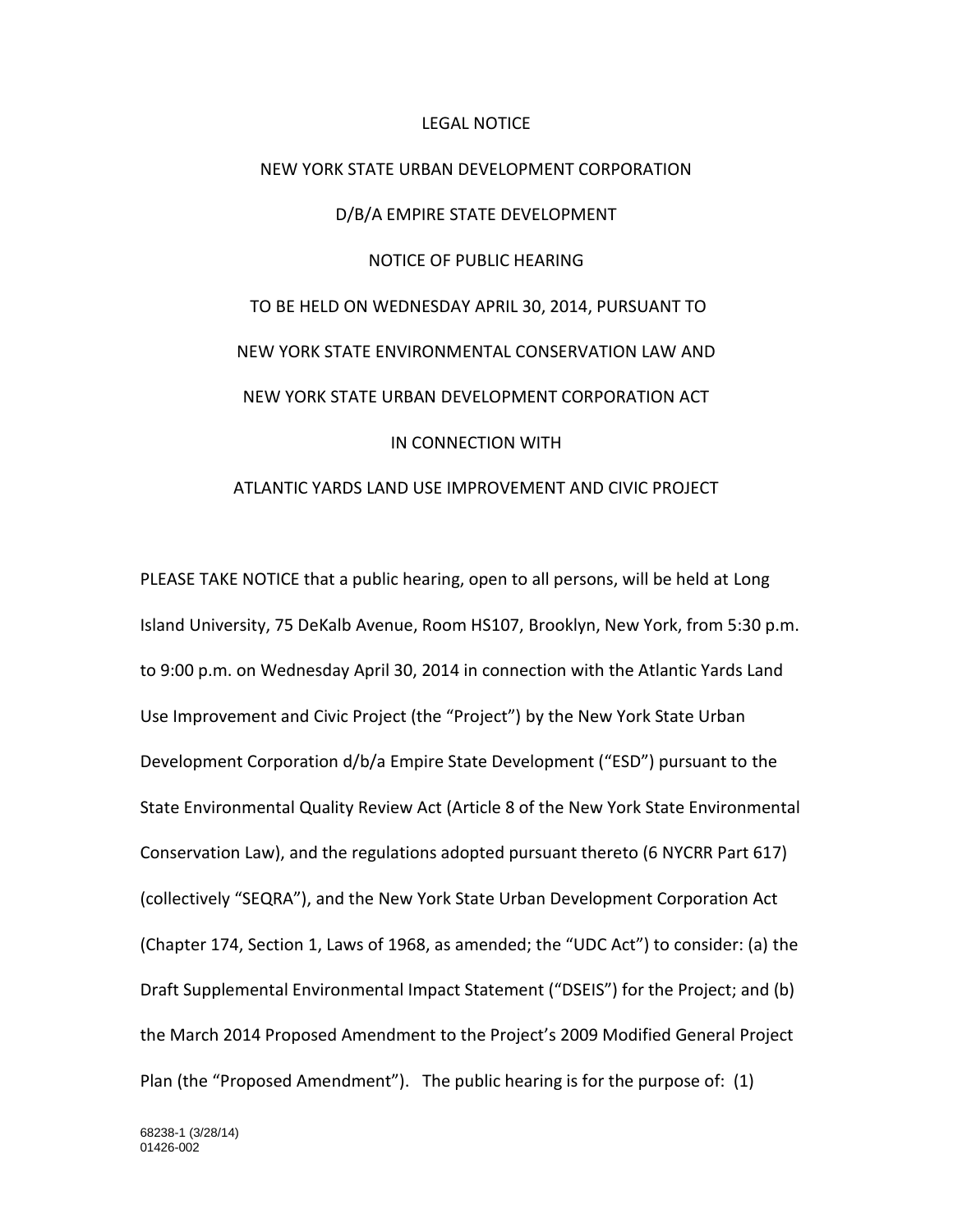informing the public about the Project, the DSEIS, and the Proposed Amendment; and (2) giving all interested persons an opportunity to provide comments on the DSEIS and Proposed Amendment under SEQRA and the UDC Act.

### Project Site and Project Description

The Project site encompasses approximately 22 acres in Brooklyn and includes (i) all the property bounded by Atlantic Avenue, Flatbush Avenue, Dean Street and Vanderbilt Ave, except that within Block 1128 (bounded by  $6<sup>th</sup>$  Avenue, Dean Street, Carlton Avenue and Pacific Street) only lots 1, 4, 85, 86, and 87 are included in the Project site; and (ii) a parcel bounded by Atlantic Avenue, Flatbush Avenue, Pacific Street and  $4<sup>th</sup>$ Avenue, including Block 927, lots 1 and 16 but excluding Block 927 lot 26. The Project is described in detail in the Project's 2009 Modified General Project Plan ("2009 MGPP"), available to the public as set forth below. In addition to the completed Barclays Arena, Carlton Avenue Bridge, and subway improvements, the Project includes development of: (i) a reconfigured and improved Vanderbilt train yard (the "Yard") to be operated by the Long Island Rail Road; (ii) the development of 16 buildings for residential, office, and retail uses and potentially a hotel, including up to 6,430 units of housing, including 4,500 rental units of which 2,250 units (50%) will be affordable to low, moderate, and middle income households; and (iii) eight acres of publicly accessible open space.

### Public Purposes

The public purposes of the Project include: (a) eliminating blighted conditions on the Project site; (b) provision for new development at the Project site, including the Arena; office space; housing, including housing available for low, moderate and middle income

-2-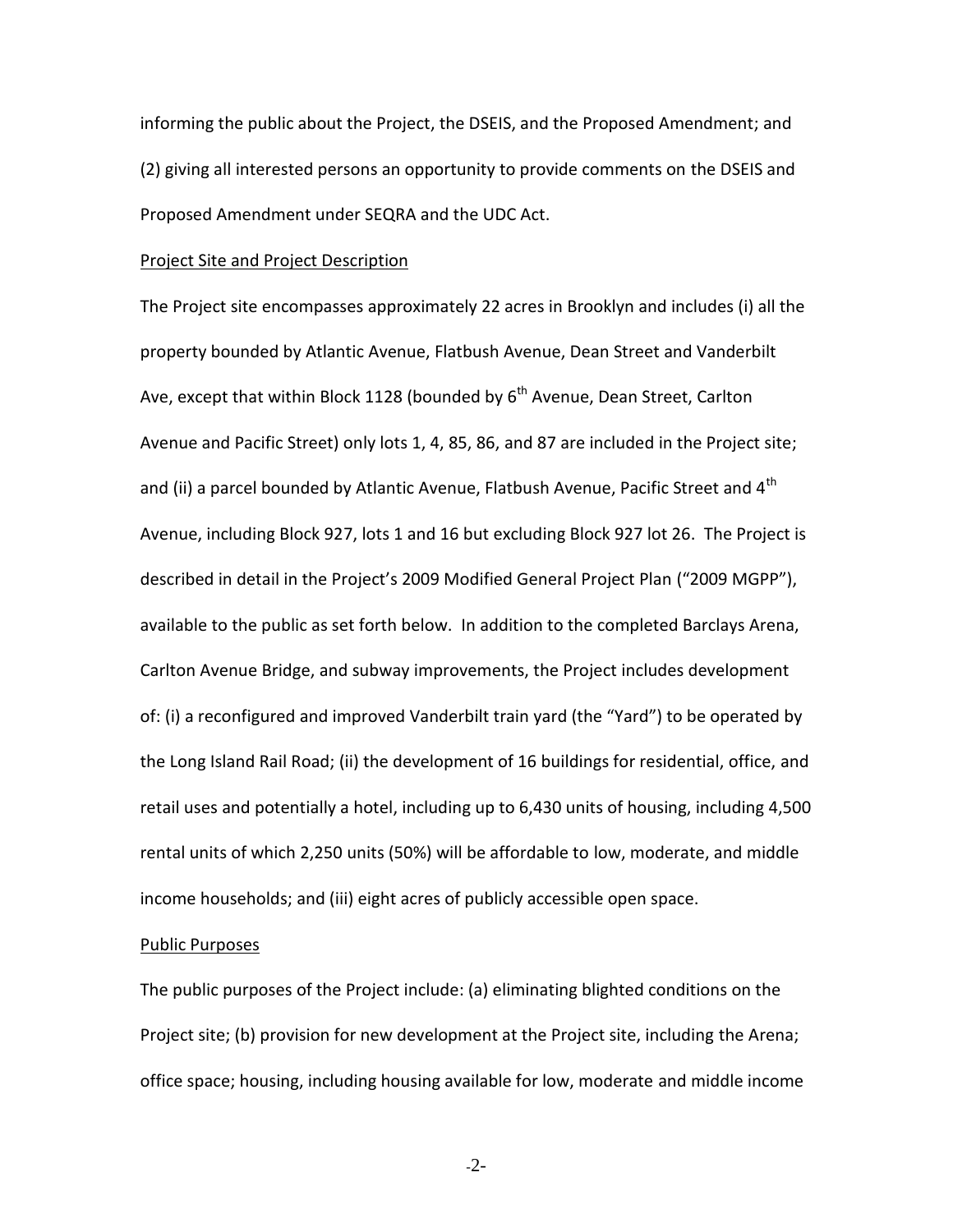families; related local retail and community facilities; and eight acres of publicly accessible open space; (c) reconfiguration and improvement of the Yard; and (d) generation of substantial fiscal and economic benefits for the City and State and the creation of construction and permanent jobs.

#### Potential Environmental Impacts of the Project Identified in the DSEIS

ESD, as the SEQRA lead agency, has accepted the DSEIS as satisfactory with respect to its scope, content, and adequacy for purposes of public review under SEQRA. The DSEIS has been prepared to address potential environmental impacts resulting from a prolonged construction period for Phase II of the Project, pursuant to Court Order dated July 13, 2011. The DSEIS also considers the Proposed Amendment described below. The DSEIS indicates that a prolonged Phase II construction period would result in a significant localized adverse impact on neighborhood character during the construction period in the immediately surrounding area of the Phase II site as a result of construction traffic and noise impacts and the visual effects of construction that would be experienced in the area. The DSEIS also identifies significant adverse environmental impacts with respect to community facilities, construction-period open space, transportation (operational and during construction), and construction noise. The DSEIS identifies measures to mitigate these significant environmental impacts to the maximum extent practicable. With respect to the predicted shortage of public school

-3-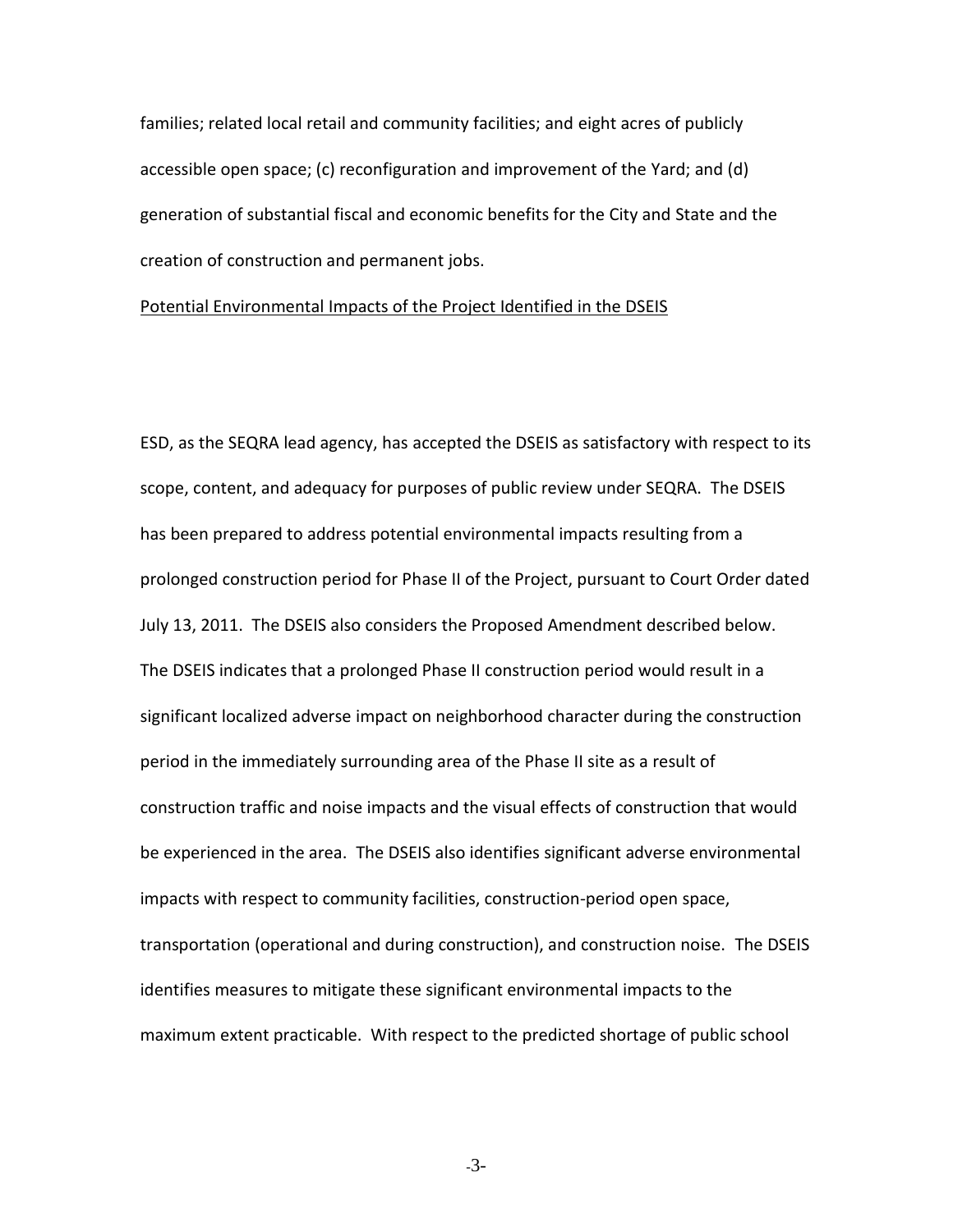seats, operational traffic and pedestrians, construction traffic and construction noise, no practicable mitigation has been identified to fully mitigate significant adverse impacts.

#### The Proposed Amendment

The Proposed Amendment would: (a) allow a transfer of up to 208,000 gsf of floor area from Phase I to Phase II of the Project (i.e., from the western portion to the eastern portion of the Project site); and (b) reduce Project parking requirements. The floor area shift would not increase the maximum total floor area of the Project or the approved maximum bulk of any individual Project building, and would not change the Project requirement of 2,250 affordable housing units. The required number of Project parking spaces would be reduced from approximately 2,246 in the Project's initial phase and approximately 3,670 at Project completion to approximately 1,160 parking spaces in the Project's initial phase and approximately 2,896 at Project conclusion. Alternately, a "Reduced Parking Alternative" would further reduce the required number of parking spaces at Project completion to 1,200. The Project's Parking Key Plan would be modified accordingly.

#### Availability of the DSEIS and the Proposed Amendment

The DSEIS and the Proposed Amendment are on file at the office of ESD, 633 Third Avenue, New York, New York 10017 and are available for inspection by the general public between the hours of 9:30 a.m. to 5:00 p.m., Monday through Friday, public holidays excluded. Please contact ESD's Derek Lynch at (212) 803-3736 or [dlynch@esd.ny.gov](mailto:dlynch@esd.ny.gov) to arrange an appointment. Persons seeking a copy of the Executive Summary of the DSEIS, a CD-ROM that includes the entire DSEIS, the Proposed

-4-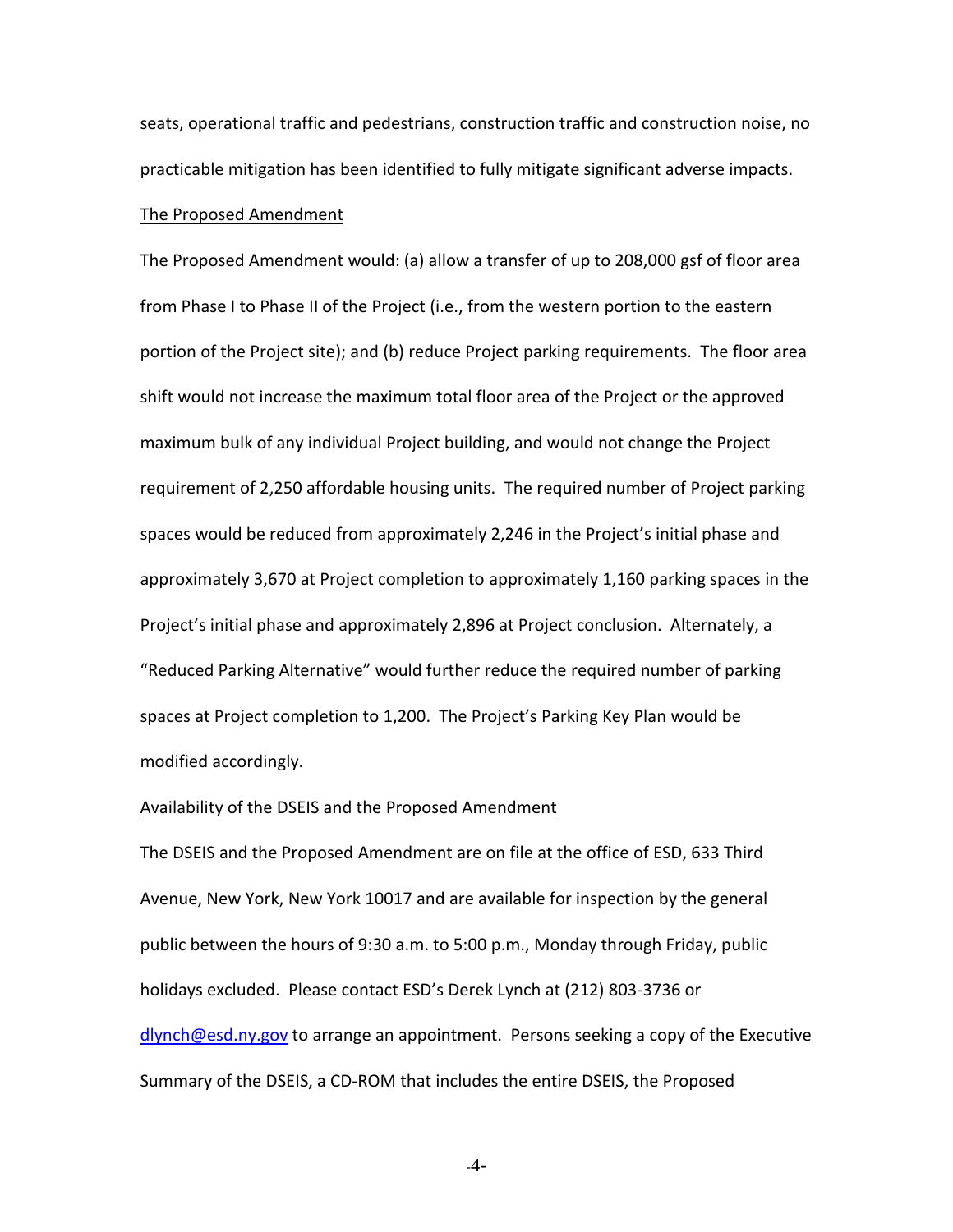Amendment, or the 2009 MGPP, any of which will be available without charge, should also contact Mr. Lynch. Copies of the DSEIS, the Proposed Amendment, and the 2009 MGPP also are available at the ESD web site at [http://esd.ny.gov/Subsidiaries](http://esd.ny.gov/Subsidiaries%20Project/AYP.html) 

[Project/AYP.html.](http://esd.ny.gov/Subsidiaries%20Project/AYP.html) Paper copies of the DSEIS can be ordered from Mr. Lynch for a charge to cover the cost or reproduction. In addition, paper copies of the DSEIS are available at the Brooklyn Public Library at its central location at Grand Army Plaza and at the branches located at 25 Fourth Avenue (Pacific Branch), 496 Franklin Avenue (Bedford Branch) and 93 Saint Edwards Street (Walt Whitman Branch). Pursuant to the UDC Act, ESD also has filed a copy of the Proposed Amendment in the office of the Clerk of Kings County and the office of the Clerk of the City of New York, and has provided copies thereof to the Mayor of the City of New York, the Brooklyn Borough President, the Chair of the City Planning Commission, and the Chairs of Brooklyn Community Boards 2, 6 and 8. Copies of the DSEIS have been provided to all involved agencies and to other parties as required under SEQRA. Copies of the DSEIS Executive Summary, the Proposed Amendment, and the 2009 MGPP, and an inspection copy of the DSEIS, also will be available at the public hearing.

#### **Comments**

Comments on the DSEIS and the Proposed Amendment are requested, at the hearing and/or in writing. ESD's protocol for the conduct of the hearing is also available at the ESD web site noted above. Comments on the DSEIS must be received at ESD on or before Monday, May 12, 2014. Comments on the Proposed Amendment must be received at ESD on or before Friday, May 30, 2014. Written comments should be

-5-